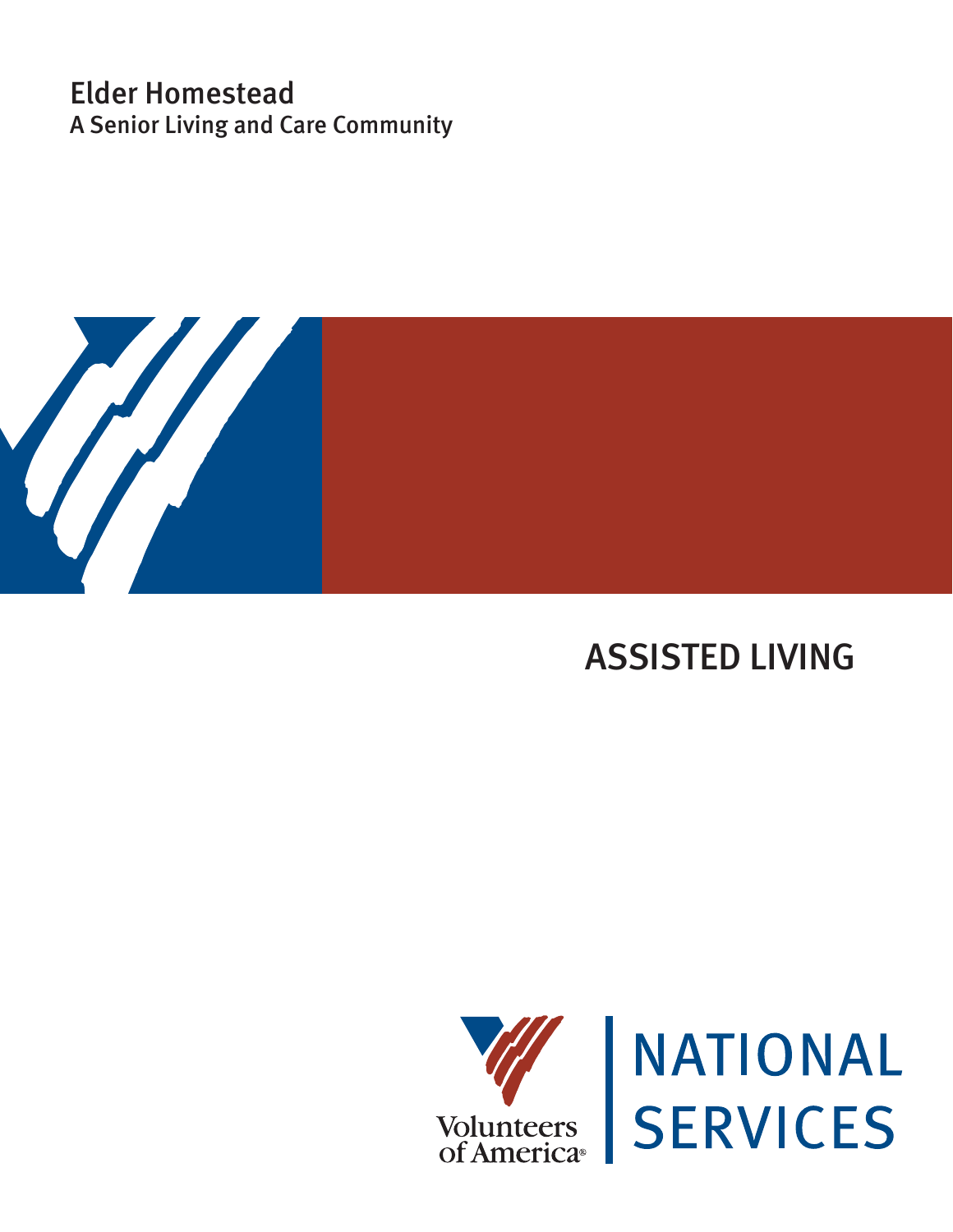### ELDER HOMESTEAD Assisted Living

At Elder Homestead, a variety of well-appointed studio, one- and two-bedroom assisted living apartments are designed to accommodate whatever your day may bring. Whether you're entertaining friends or enjoying a quiet afternoon, your home is ideal for any occasion.

### Special Features

- Bright, open floor plans
- Kitchenette in each apartment
- Thoughtfully designed bathroom, with step-in shower and grab bars
- Individually controlled heat and air conditioning
- Blinds on all windows

### Added Conveniences

(Included in monthly rate)

- Access to personal care 24 hours/day
- Daily healthy snacks
- Weekly light housekeeping services
- All utilities (excluding phone)
- Basic cable television service
- Life enrichment and educational programs
- Scheduled transportation for outings
- Personal pendant urgent call system
- Complimentary Wi-Fi
- Apartment and building maintenance
- Use of all community spaces
- Professional management by Volunteers of America
- Month-to-month residency agreement

### Floor Plans Summary

| <b>Apartment Style</b>                                  | <b>Square Footage</b>  | <b>Monthly Rate</b> | <b>Second Occupant Fee</b> |
|---------------------------------------------------------|------------------------|---------------------|----------------------------|
| Studio                                                  | 409-421                | $$2,960 - $3,030$   | \$585/month                |
| 1 BR                                                    | 499-715                | $$3,130 - $3,245$   | \$585/month                |
| 2 BR                                                    | 1,125                  | \$3,245             | $$640/m$ onth              |
| 3 daily meal package<br>Individual meal<br>(no package) | \$325<br>\$10/per meal |                     |                            |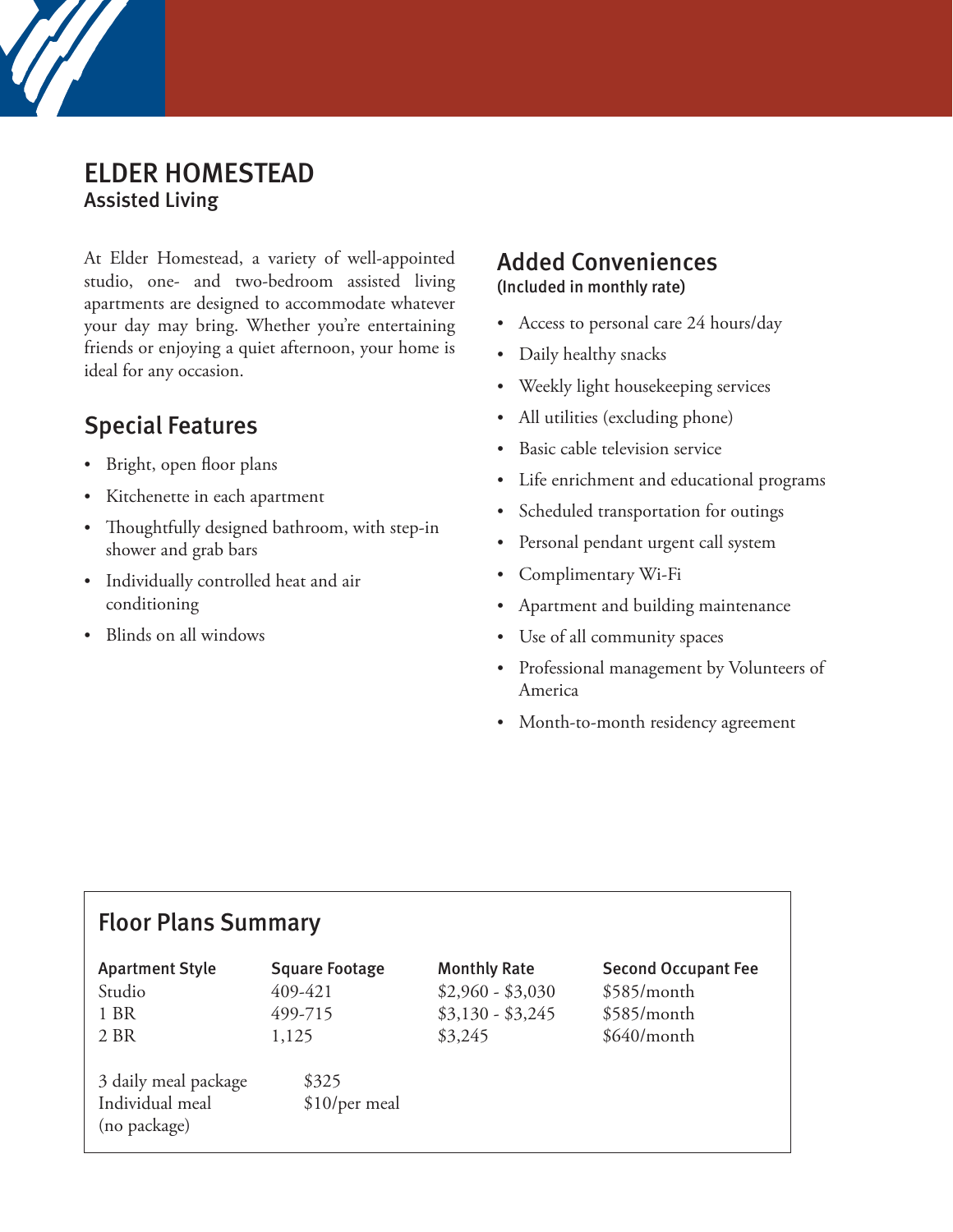APARTMENT Floor Plans



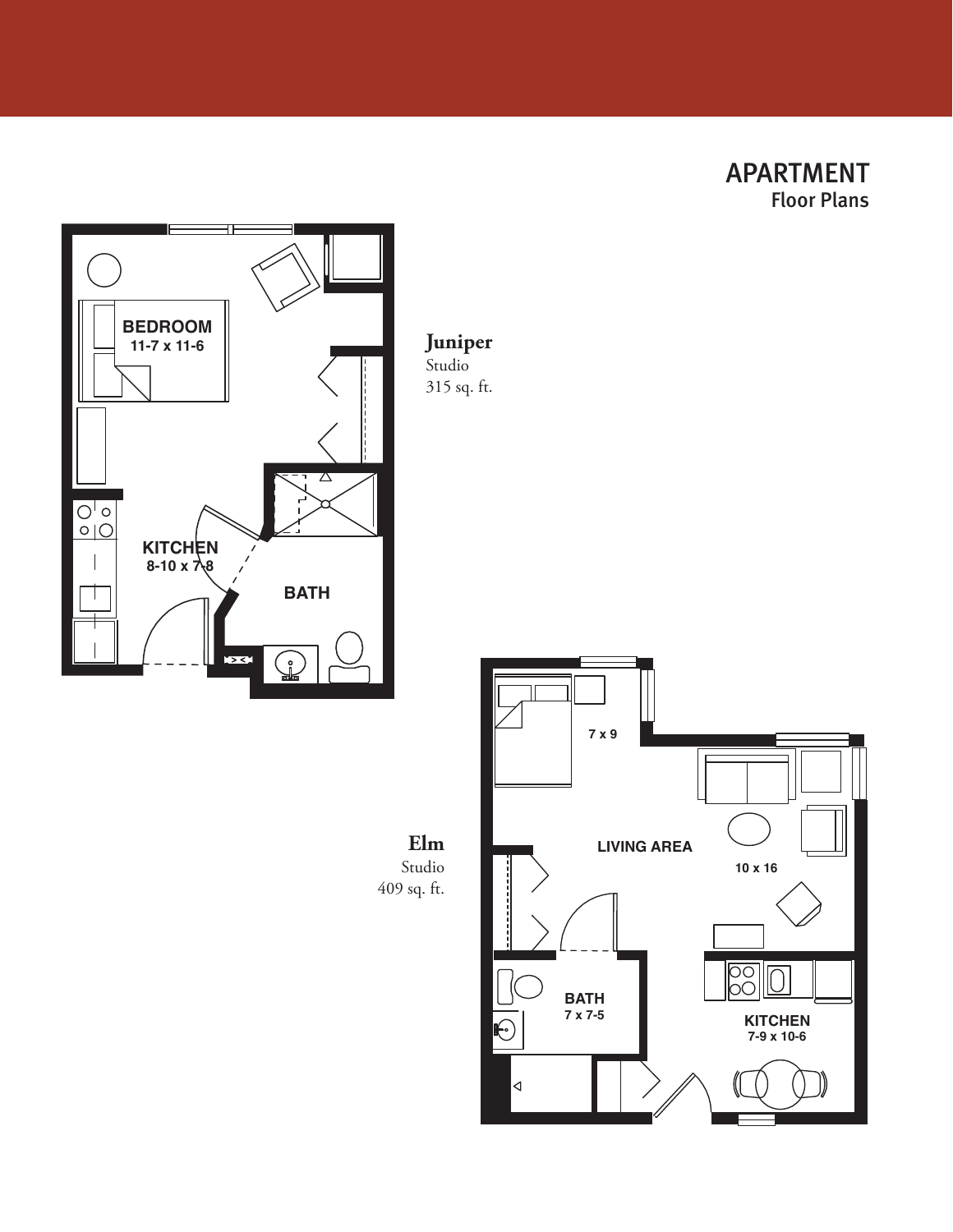

APARTMENT

Floor Plans

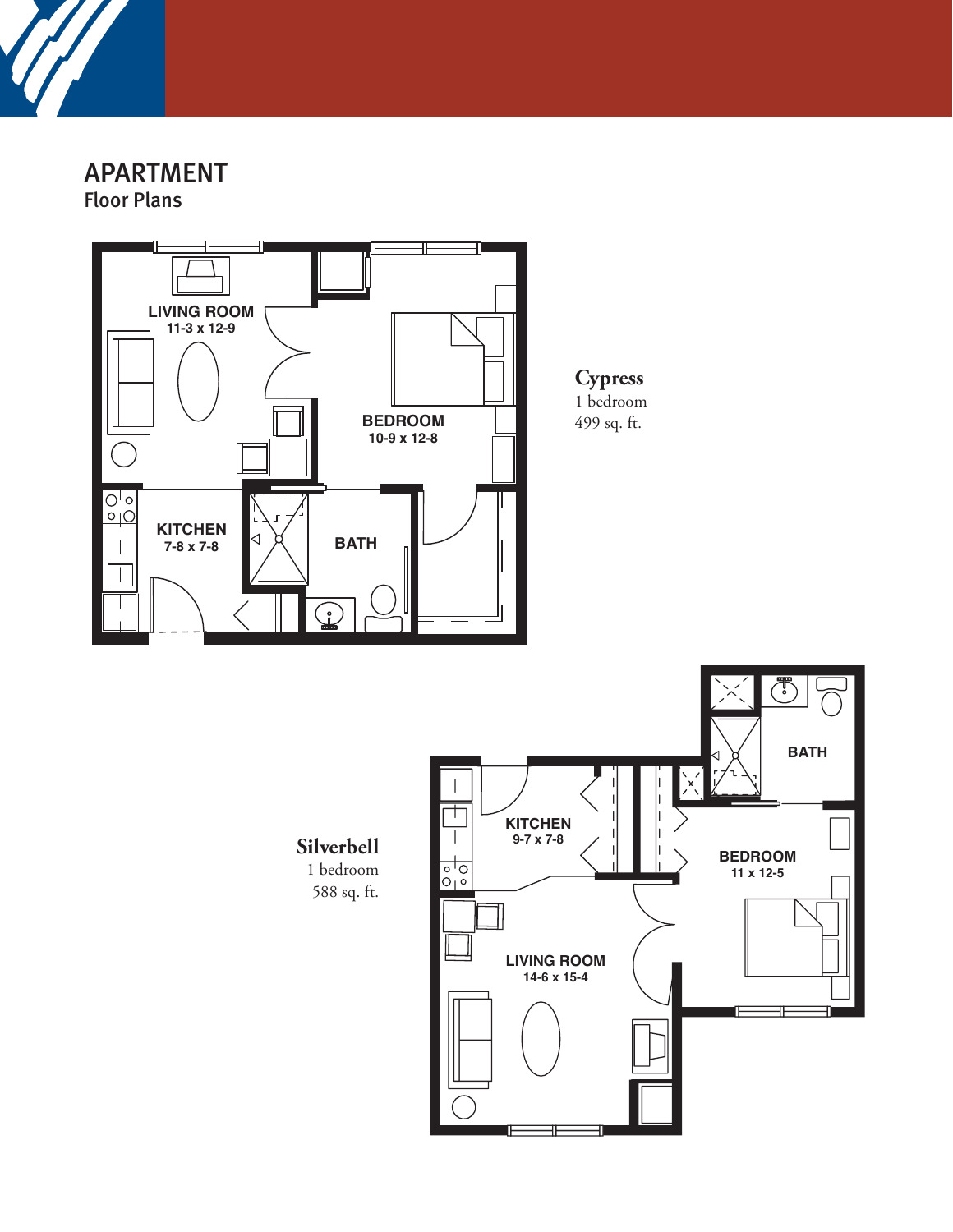



**Rosewood** 1 bedroom 658 sq. ft.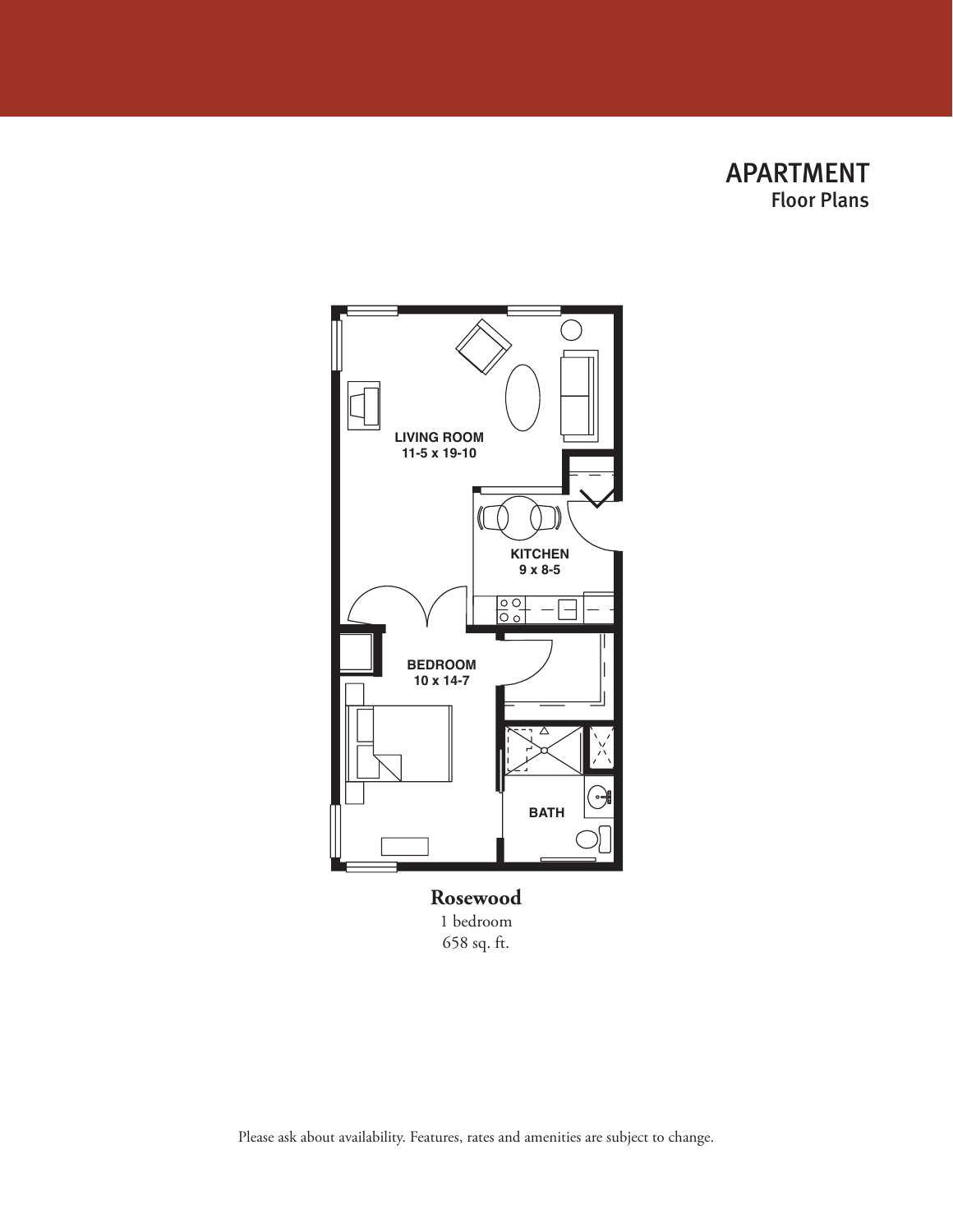### ASSISTED LIVING Personal Care

Your personalized plan of care begins with health assessments provided by a registered nurse. Together, you'll select assisted living support that suits your needs and personal preferences. An on-site registered nurse manages your individualized plan of care, and assures that you receive the care you expect and deserve right in the comfort of your own apartment.

## Care Service Set-up

- \$360/one-time fee

Includes all assessments by a registered nurse, development of an individualized plan of care and evaluation for appropriateness of home care programs.

### Wellness Program

- all Assisted Living residents
- \$295/month
- Trained home health staff on-site 24 hours/day
- Registered nurse available on-site or by telephone 24 hours/day
- Registered nurse maintains updated plans of care, coordinates and supervises home health staff to promote quality of care
- Registered nurse visits at least every 90 days to assess appropriateness of care and services provided by health care staff
- Monthly blood pressure and weight monitoring
- Caregiver response to personal pendant calls for health-related emergencies such as falls, excessive bleeding, seizures and chest pain. Includes nurse follow-up. If continued care results, services will be charged at the designated incremental rate.

#### Nursing Visit - \$35.25/up to 15-minute increments

Injections, wound care, diabetic monitoring, foot care, laboratory orders and X-rays, pacemaker checks, etc.

### Caregiver

#### - \$14/up to 15-minute increments

Assistance with daily activities such as dressing, grooming, bathing, using the bathroom, walking and transfers, escorts and reassurance checks. Caregivers may also perform medication reminders, light meal prep and bed making.

### Medication Set-up

Licensed nurse orders medication, communicates with physician, pharmacy and family, and monitors response to medications.

- Basic (1-8 medications) \$45/week
- Complex (9+ medications) \$70/ week
- \$16.50/additional charge if a medi-planner is used
- Each additional medication requiring a new setup will be charged \$35.25 per time

# Medication Administration

#### - \$14/administration

Caregivers may also assist with medications given by mouth or eye drops, ear drops or other routes of administration which have been taught by a registered nurse. All caregiver duties are performed under the direction of a licensed nurse.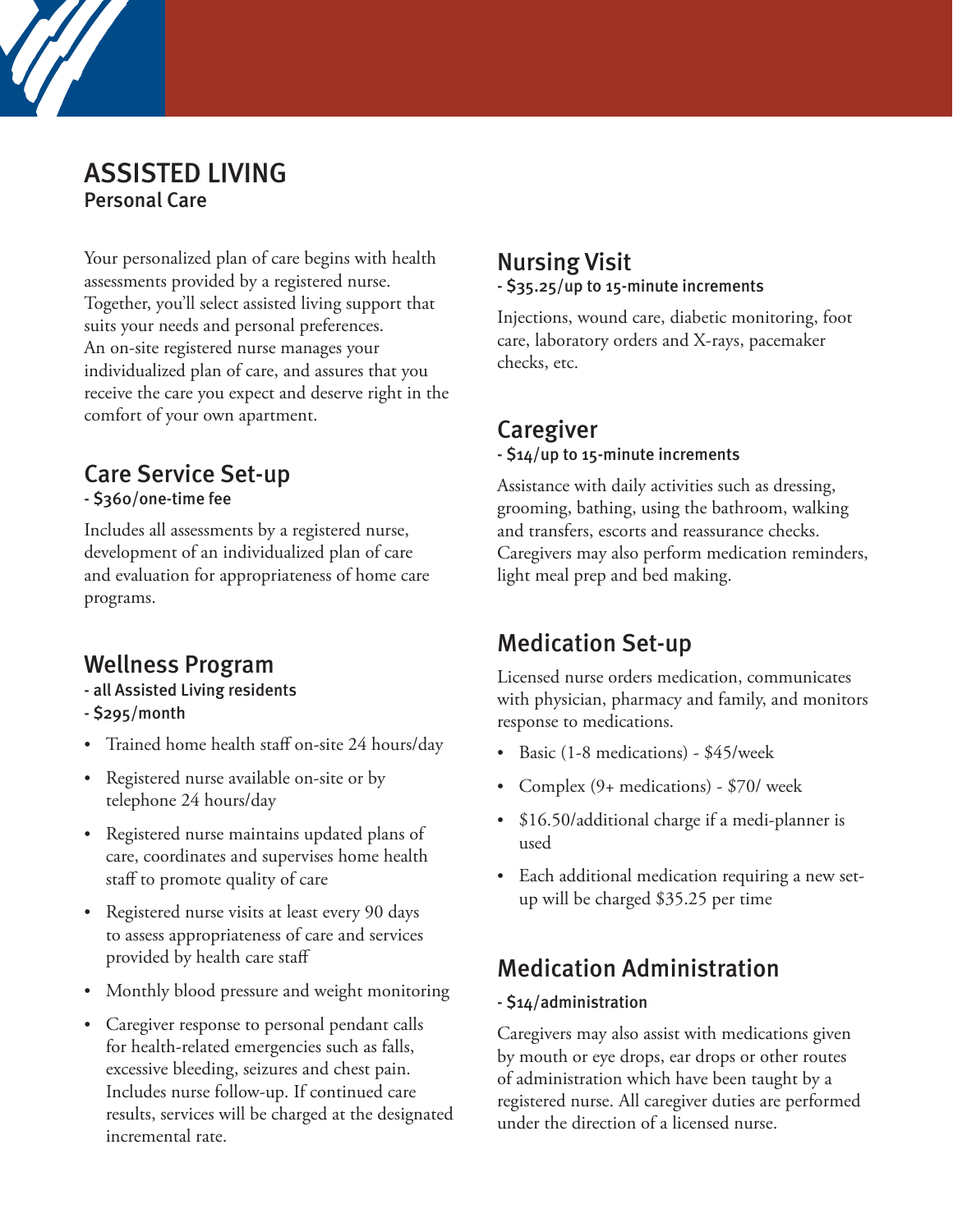## INR/Anticoagulant Package

#### - \$54/month

Nurse will: coordinate with the lab, communicate with physician, order processing and medication changes as needed. (For residents receiving medication set-up/management only). If more times per month are required, they will be charged at the skilled nursing rate listed above.

### Bath/Shower Assistance

#### - \$36.75/bath or shower

Shower or bathing assistance by a caregiver includes basic nail and foot care with exception of residents with diabetes.

# Unlimited Escort Package

#### - \$510/month

Unlimited escort by a caregiver throughout Elder Homestead, to and from meals, to activities and programs, etc.

### **Escort**

- \$13.25/one-way escort by staff

### Laundry Assistance

#### - \$26.50/two loads

Private items and/or linens are laundered, folded and put away. Additional loads are \$12.25 each.

### Personalized Service

- \$9/ per 15 minutes (half hour minimum) Services not included in the Home Health agreement (non-medical).

## Maintenance - Special Projects

- \$9/per 15 minutes (half hour minimum)

### A la Carte Services:

Additional housekeeping - \$9.75/15 minutes Move to new unit - \$250.00/one-time fee Pet Deposit - \$1000 (one-time fee/nonrefundable) Guest Lodging - \$60.00/night Guest Meals - \$10/meal Room Tray Service - \$13 Phone Service - \$20.00/month Private Storage Locker - \$25.00/month Bluestone On-Site Physician - Medicare/Insurance X-ray/Lab Services - Medicare/Insurance Foot Soak/Nail Care - \$48.00

*All services are private pay. Prices subject to change.* 

*Wellness fee is not prorated for hospital stays or leaves of absence.* 

*Medication charges will only be prorated month of move-in.*

*Volunteers of America Home Health at Elder Homestead is licensed by the Minnesota Department of Health.*

*Rates are effective August 1st, 2021.*